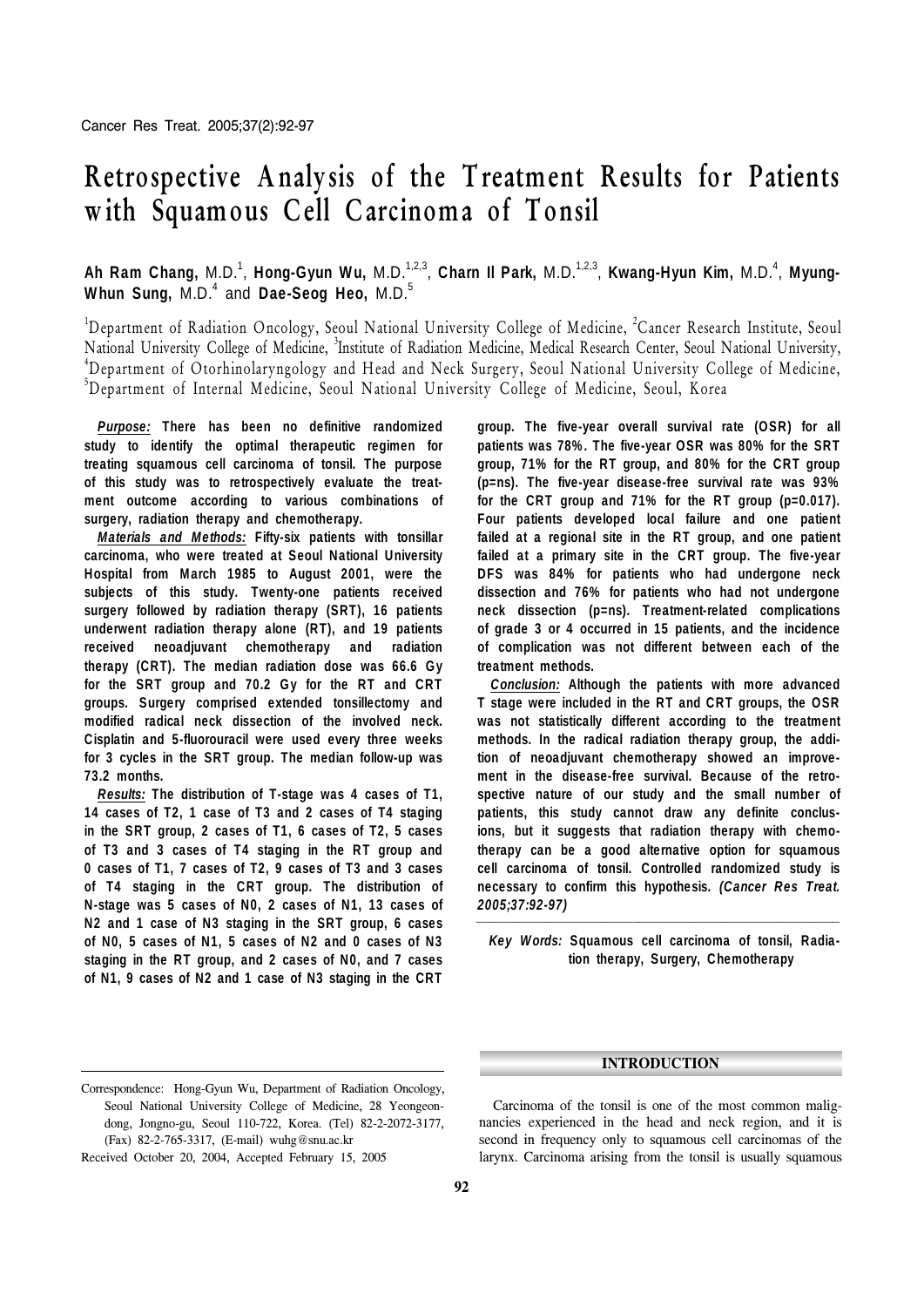in origin and is strongly related to smoking and, to a lesser degree, to alcohol ingestion (1). Usually, this carcinoma affects patients from the fifth through the seventh decades of life, and its incidence is two to five times greater in men than in women.

 The management of patients with squamous cell carcinoma of tonsil is controversial  $(2-5)$ . It is often stated that radiation therapy and surgery are equally effective for the treatment of patients with early-stage disease, whereas a combination of the two modalities is the standard care for patients with advanced disease, with the presumption being that the combined modalities are a more effective treatment. There is insufficient randomized data for adequately comparing radiation therapy alone with the combined modality treatment. The only randomized trial has been a small study that was conducted by the Radiation Therapy Oncology Group (6). Of the seventy patients with oropharyngeal carcinoma, 24 patients received definitive radiation therapy, 23 patients received preoperative radiation therapy 23 patients received surgery or surgery along with postoperative radiation therapy. There was no significant difference noted in the end results among the different treatment groups. In the absence of any definitive randomized trials, treatment decisions have been based on retrospective data. The purpose of this study was to analyze treatment outcome when using surgery with adjuvant radiation therapy (SRT), radiation therapy alone (RT) and neoadjuvant chemotherapy followed by radiation therapy (CRT) for the patients with squamous cell carcinoma of tonsil who were treated at Seoul National University Hospital.

#### **MATERIALS AND METHODS**

#### **1) Patients**

 From March 1985 to August 2001, 56 patients received radiation therapy for squamous cell carcinoma of the tonsil at the Department of Radiation Oncology, Seoul National University Hospital. Twenty-one patients were treated with SRT and 16 patients underwent RT. Nineteen patients received CRT. There were no specific criteria for deciding upon the use of neoadjuvant chemotherapy or radiation alone, but the patients who had more advanced disease tended to be chosen to receive CRT or RT.

 Forty-nine of the patients were male. The median age was 57 years (range: 27 to 83 years). The patients were staged according to the 2002 American Joint Committee on Cancer TNM staging system (7). The distribution of the T-staging was 6 T1 cases, 27 T2 cases, 15 T3 cases and 8 T4 cases; the distribution of N-staging was 13 N0 cases, 14 N1 cases, 27 N2 cases and 2 N3 cases.

#### **2) Treatment**

 All the patients were treated with a continuous course of once-daily radiation therapy using a 4-megavoltage photon beam. Most of the patients were treated with parallel opposed lateral fields with a matched anterior lower neck portal that was delivered using midline shielding. Electron boosts to the posterior neck nodes were occasionally used after the cord-off cone-down. Radiation therapy was delivered at a median dose of 66.6 Gy in 37 fractions for the SRT group and 70.2 Gy in 39 fractions for both of the RT group and the CRT group.

 The distribution of the surgical method in the SRT group was as follows: tonsillectomy (2), extended tonsillectomy (2), tonsillectomy with neck dissection (5), extended tonsillectomy with neck dissection (11), and neck dissection only (1). Seventeen patients underwent neck dissection as part of their treatment. The neck dissection preceded radiation therapy for 16 patients and 1 patient underwent only neck dissection as their curative surgery. At Seoul National University hospital, the patients who require more aggressive surgery are usually were treated with radiation therapy to avoid surgical morbidity.

 All of the patients in the CRT group received 5-FU 1,200 mg/m<sup>2</sup> on days 1 to 5, and they received cisplatin 40 mg/m<sup>2</sup> on day 1 for 3 cycles every three weeks, which was followed by radiation therapy alone.

## **3) Statistics**

 Survival analysis was done using the Kaplan Meier method (8) on SAS software, and the confidence intervals for survival were calculated (9). Comparison of survival curves was done by the log rank test and the confidence intervals were constructed as described by Gardner and Altman (10). Cox's proportional hazard model was used for the multivariate analysis (9). Survival was further analyzed using Cox's proportional hazards model for multivariate analysis. We scored complications by using Radiation Therapy Oncology Group morbidity scoring system  $(11)$ .

#### **RESULTS**

### **1) Patient characteristics**

 Table 1 shows the relative proportions of the T stage, N stage and AJCC stage distribution according to the treatment group. The distribution of T-stage was 4 T1 cases, 14 T2 cases, 1 T3 case and 2 T4 cases in the SRT group; 2 T1 cases, 6 T2 cases,

**Table 1.** Tumor characteristics

|            |                | $SRT^*$ $RT^*$ $CRT^*$ |          |                | p value                |
|------------|----------------|------------------------|----------|----------------|------------------------|
| T stage    | T1             | 4                      | 2        | 0              | $p=0.011$ (RT vs. SRT) |
|            | T2             | 14                     | 6        | 7              | $p=NS$ (CRT vs. RT)    |
|            | T3             | 1                      | 5        | 9              | p=NS (CRT vs. SRT)     |
|            | T <sub>4</sub> | 2                      | 3        | 3              |                        |
| N stage    | $_{\rm N0}$    | 5                      | 6        | 2              | $p = NS$               |
|            | N <sub>1</sub> | $\mathfrak{2}$         | 5        | 7              |                        |
|            | N <sub>2</sub> | 13                     | 5        | 9              |                        |
|            | N <sub>3</sub> | 1                      | $\theta$ | 1              |                        |
| AJCC stage | I              | 1                      | 1        | 0              | $p = NS$               |
|            | П              | 3                      | 1        | 2              |                        |
|            | Ш              | 2                      | 6        | 5              |                        |
|            | IV             | 15                     | 8        | 12             |                        |
| Age        | Median         | 56                     | 59       | 54             | $p=NS$                 |
| <b>Sex</b> | М              | 18                     | 14       | 17             | $p=NS$                 |
|            | F              | 3                      | 2        | $\overline{c}$ |                        |

 \*surgery+postoperative radiation therapy,  $\dot{a}^{\dagger}$  radical radiation therapy, ‡neoadjuvant chemotherapy+radiation therapy.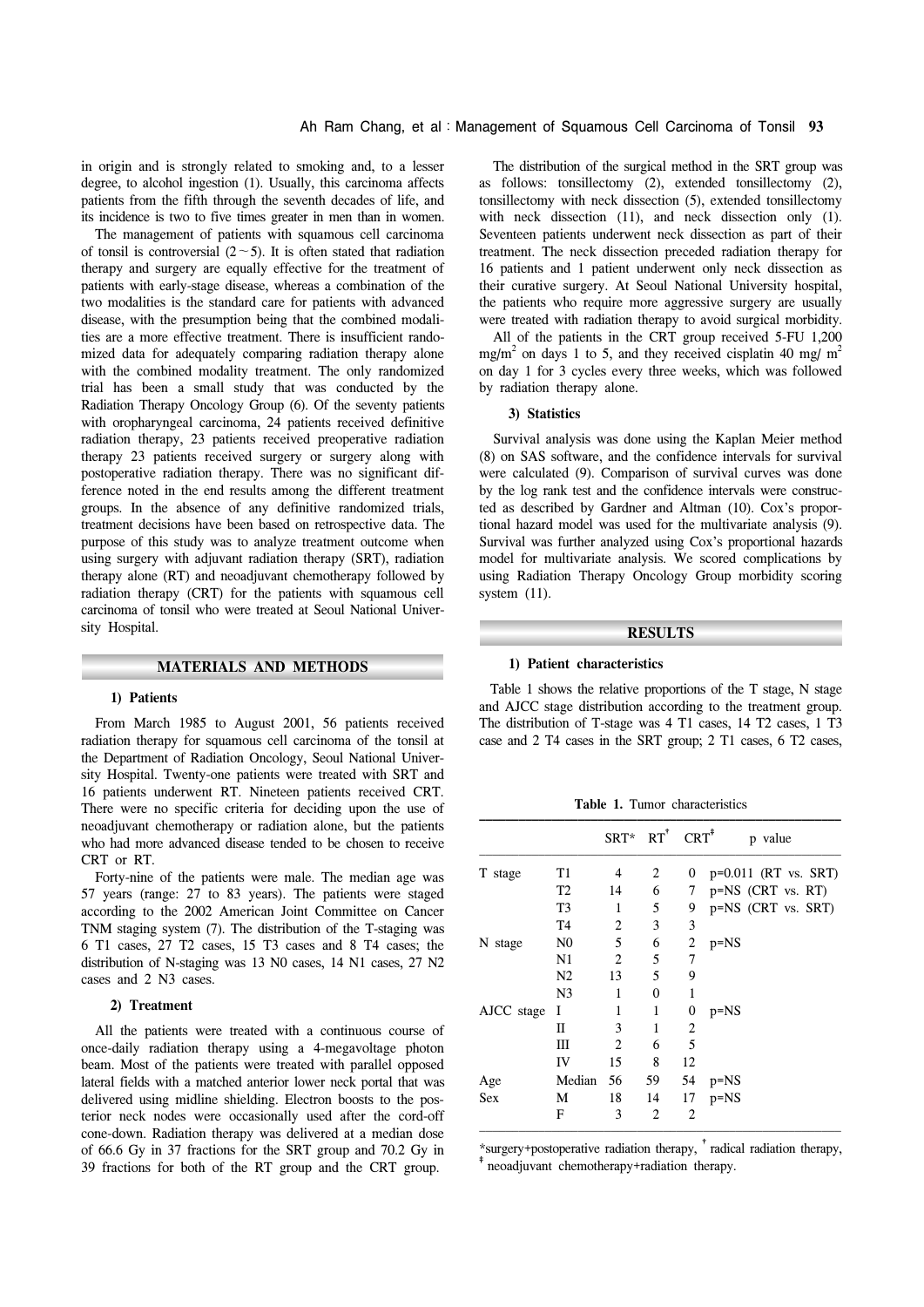## **94** Cancer Res Treat. 2005;37(2)

5 T3 cases and 3 T4 cases in the RT group, and 0 T1 cases, 7 T2 cases, 9 T3 cases and 3 T4 cases in the CRT group. The distribution of N-stage was 5 N0 cases, 2 N1 cases, 13 N2 cases and 1 N3 case in the SRT group; 6 N0 cases, 5 N1 cases, 5 N2 cases and 0 N3 cases in the RT group, and 2 N0 cases, 7 N1 cases, 9 N2 cases and 1 N3 case in the CRT group. Although the distribution of patients across treatment groups was not statistically different by the N-stage, the SRT group had significantly fewer T3 and T4 cases than did the non-surgery group (both of the RT and CRT group) (p=0.005).

## **2) Response to chemotherapy and RT**

 In the CRT group, 2 patients showed complete responses (CRs) and 17 patients showed a partial response (PR) after 3 cycles of chemotherapy. One patient with a CR was followed as having no evidence of disease (NED) status and the other one died of tumor recurrence at the primary site. In the 17 patients with PR, 3 patients who showed PR or stable disease (SD) after radiation therapy died of squamous cell carcinoma of tonsil. Thirteen patients out of the 14 CR patients after

**Table 2.** Survival according to stage

|            |                | $OS^*$ |        | $DFS^{\dagger}$ |        |            |
|------------|----------------|--------|--------|-----------------|--------|------------|
|            |                | $2-yr$ | $5-yr$ | $2-yr$          | $5-yr$ | value<br>p |
| T stage    | T1             | 100%   | 100%   | 67%             | 67%    | $p=NS$     |
|            | T <sub>2</sub> | 83%    | 83%    | 89%             | 89%    |            |
|            | T <sub>3</sub> | 82%    | 73%    | 86%             | 75%    |            |
|            | T <sub>4</sub> | 85%    | 81%    | 80%             | 60%    |            |
| N<br>stage | N <sub>0</sub> | 77%    | 67%    | 75%             | 75%    | $p=NS$     |
|            | $N1-3$         | 90%    | 81%    | 87%             | 81%    |            |
| AJCC Stage | T              | 100%   | 100%   | 100%            | 100%   | $p=NS$     |
|            | П              | 86%    | 86%    | 89%             | 84%    |            |
|            | Ш              | 83%    | 72%    | 85%             | 75%    |            |
|            | IV             | 85%    | 73%    | 87%             | 62%    |            |

\*overall surviv<sup>a</sup> l, †disease free survival.



Fig. 1. Overall survival accordilng to treatment modality. SRT: surgery +RT; CRT: chemotherapy +RT; RT: radiation therapy. **Fig. 2.** Disease free survival according to treatment modality.

radiation therapy were followed as having NED status and 1 patient died of another disease. One CR patient who was followed as having NED status underwent planned neck dissection.

 In the RT group, 14 patients showed CR and 2 showed PR after radiation therapy. Eleven patients with CR were followed as having NED status and 2 patients' disease recurred at the primary site. One out of 14 CR patients had disease recurrence at the ipsilateral neck. All of the patients with recurrent disease died of squamous cell carcinoma of tonsil. Two patients who showed PR had recurrent disease at the primary site and they died of their disease.

## **3) Overall survival and disease-free survival**

 The overall survival rates (OS) were 100%, 83%, 73% and 81% for patients with T1,T2, T3 and T4 disease respectively, and 67%, 64%, 84% and 50% for patients with N0, N1, N2 and N3 disease. The OS rates were 100%, 86%, 72% and 73% for patients with AJCC stage I, II, III and IV disease, respectively. Disease free survival rates (DFS) were 67%, 89%, 75% and 60% for the T1, T2, T3 and T4 classifications, respectively, and 75% and 81% for the N0 and N1- N3 classification. The OS results and DFS results were broken down according to treatment, T stage, N stage and AJCC stage, and this is shown in Table 2. Using a log rank test, we found no significant differences for both the OS and DFS across the T stage, N stage and AJCC stage; however, with using a Cox proportional hazard model, patients with a higher T stage experienced significant higher mortality rates (p=0.03).

 There was no significant difference in OS across the treatment groups, as is shown in Table 2. Fig. 1 plots the Kaplan-Meier curves for OS by the treatment groups. The five- year DFS was 71% in the SRT group, 71% in the RT group and 93% in the CRT group. There were statistically significant differences between the RT and CRT groups (p=0.017), as is shown in Fig. 2.

## **4) Patterns of failure**

 There was no significant difference in the failure pattern among the treatment groups. In the SRT group, 5 patients failed

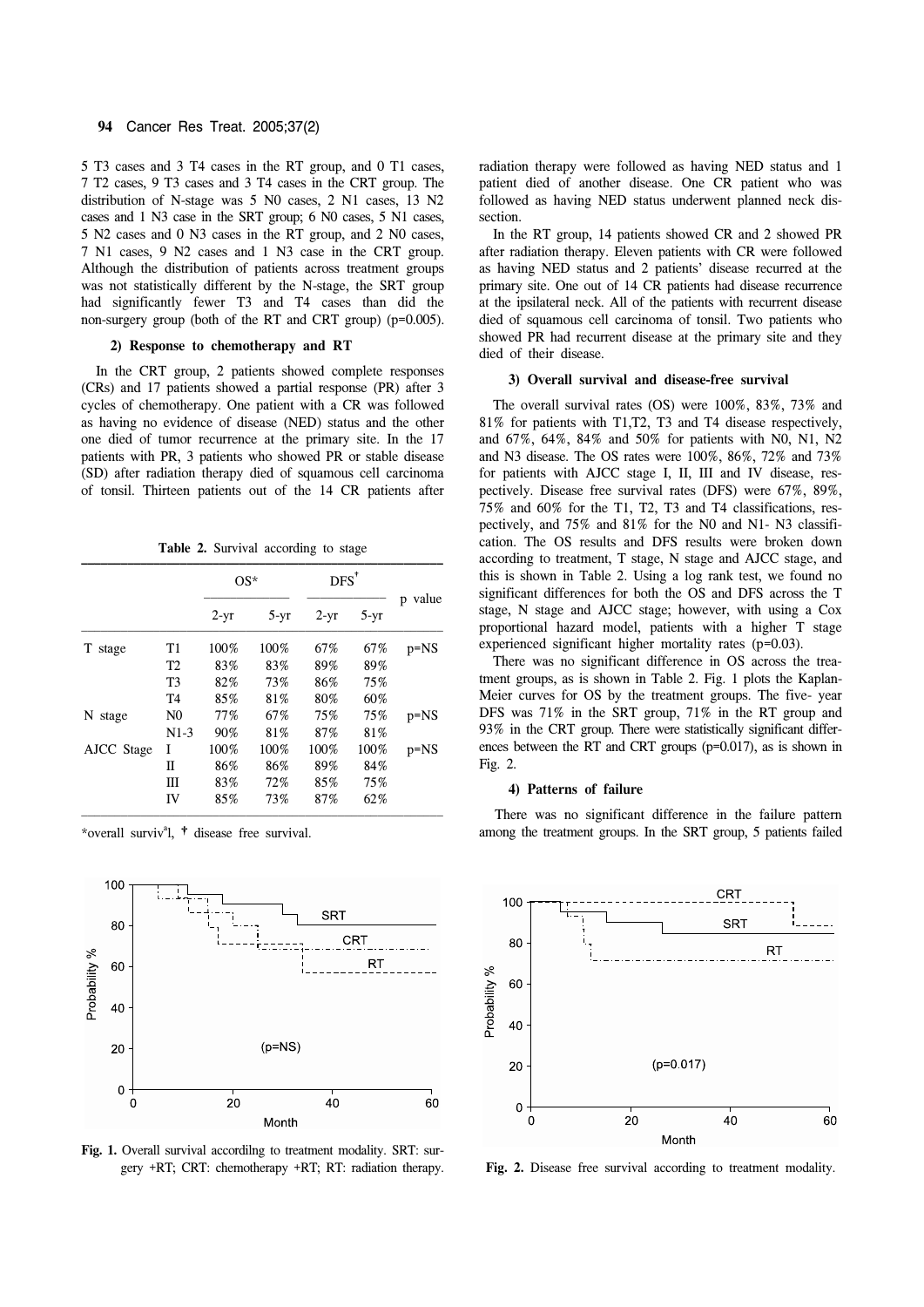|                |            | OS     |        | DFS    |        |            |
|----------------|------------|--------|--------|--------|--------|------------|
|                |            | $2-yr$ | $5-yr$ | $2-yr$ | $5-yr$ | value<br>D |
| N <sub>0</sub> | $ND (+)$   | 50%    | 50%    | 50%    | 50%    | $p=NS$     |
|                | $ND$ (-)   | 82%    | 70%    | 80%    | 80%    |            |
| $N1-3$         | $ND (+)$   | 100%   | 88%    | 94%    | 82%    | $p=NS$     |
|                | $ND$ (-)   | 80%    | 75%    | 83%    | 83%    |            |
| In SRT         | $ND$ $(+)$ | 83%    | 76%    | 84%    | 84%    | $p=NS$     |
|                | $ND$ (-)   | 90%    | 81%    | 86%    | 76%    |            |

**Table 3.** Survival according to neck dissection

at the primary site, 1 patient failed at both of the primary site and the ipsilateral neck and 1 patient failed at a distant site. In the RT group, four patients failed at the primary site and 1 patient failed at the ipsilateral neck. In the CRT group, 1 primary site failure occurred.

## **5) Neck Dissection**

 The rates of OS and DFS according to neck dissection (ND) and the N stage are shown in Table 3. We found no significant differences in both the N0 and N1-N3 groups according to ND. In the subgroup analysis, the OS was 76% in the ND group and 81% in the no ND group. For the SRT group, the DFS was 84% in the ND group and 76% in the no ND group (p*=*  0.64).

## **6) Complications of treatment**

 The acute grade III and IV complication rate among all the patients was 27%. The Cox proportional hazard model analysis predicted no difference among the 3 treatment groups. Seven (33%) patients in the SRT group, 2 (10%) patients in the RT group and 6 (38%) patients in the CRT group experienced grade III or IV complications. Radiation complications were most commonly mucositis, taste alteration, xerostomia, voice change and dysphasia, and nausea and/or vomiting and desquamation were also reported.

## **DISCUSSION**

 The reality for patients with carcinoma of tonsil is that treatment selection often depends on what the physician has at his disposal. Patients who are referred to the department of radiation oncology usually receive radical radiation therapy first, whereas patients who are referred to the department of otorhinolaryngology usually undergo an operation first rather than radiation therapy. There is no adequate randomized data on the treatment for patients with squamous cell carcinoma of tonsil. Although this study is a retrospective, nonrandomized analysis of treatment results for 56 patients who were treated with SRT, RT and CRT for squamous cell carcinoma of tonsil, we believe that this may present a useful information for physicians who make decisions on the treatment modality.

 The most remarkable findings in this review were 1) the similarities in the rates of overall survival among the three treatment modalities, 2) the similarities in the rates of severe or fatal complications and 3) in the radical RT group, the addition of neoadjuvant chemotherapy showed an improvement in the disease-free survival.

 The individual and collective morbidities that result from surgery and radiation therapy are difficult to categorize and they transcend any single definition. Approximately  $15 \sim 20\%$ of the patients with tonsillar carcinoma who undergo surgery require segmental mandibulectomy, and this procedure causes severe complications (12). For example, if the patient who has undergone extended tonsillectomy, bilateral neck dissection and postoperative radiation therapy heals uneventfully and they experience no post-irradiation complications, then that patient is scored statistically as a complication free case despite that the patient has suffered considerable physiologic, psychologicaand socioeconomic injury. Conversely, a patient with a T1 or superficial T2 tonsillar region tumor with minimal or absent lymph node metastasis may have a better functional outcome after undergoing surgery plus ipsilateral neck dissection than the similarly staged patient who has undergone high-dose radiation therapy, and thus, the former patient avoids the expected sequelae of xerostomia.

 In an analysis of treatment results for carcinoma of the tonsil, Wang et al found that for stage 3 and 4 carcinoma of tonsil, surgery plus radiation therapy yielded significantly better local control rates than did the unimodal therapy (13). Perez et al reported on 384 patients with carcinoma of the tonsil: 154 were treated with radical radiation therapy  $(55 \sim 70 \text{ Gy})$ , 144 were treated with preoperative radiation therapy  $(20 \sim 40 \text{ Gy})$ , and 86 were treated with postoperative radiation therapy  $(50 \sim 60 \text{ Gy})$ . They suggested that T1 or T2 carcinoma of tonsil should also be treated by radiation therapy, whereas for patients with T3 or T4 tumors who are in a good general condition, combined surgery with postoperative radiation therapy gives a better prognosis (14).

 In this study, the SRT group had a survival rate of 71%, the RT group had a disease free 5-year survival rate of 71%, and the CRT group had a survival rate of 93%. In the CRT group, the disease free survival rate was higher than the overall survival rate. This was because in the CRT group, there were many patients who died of diseases other than carcinoma of tonsil. The CRT group showed a better DFS than did the RT group, and this difference was statistically significant. Neoadjuvant chemotherapy before radiation therapy is an effective organ-sparing strategy for patients with squamous cell carcinoma of the larynx and hypopharynx (15), and this procedure showed promise as an organ-preserving tool upon retrospective analysis of patients with T4 oropharyngeal squamous cell carcinoma at the University of Florida (16). Concurrent chemoradiation therapy has consistently produced higher rates of both local-regional control and survival compared with the rates produced by radiation therapy alone in the randomized trial studies  $(17 \sim 23)$ .

 In our study, in the SRT group, 5 patients failed at the primary site, 1 patient failed at both of the primary site and the ipsilateral neck and 1 patient failed at a distant site. Four patients failed at the primary site and 1 patient failed at the ipsilateral neck in the RT group. In the CRT group, only 1 primary site failure occurred. With these results, it may be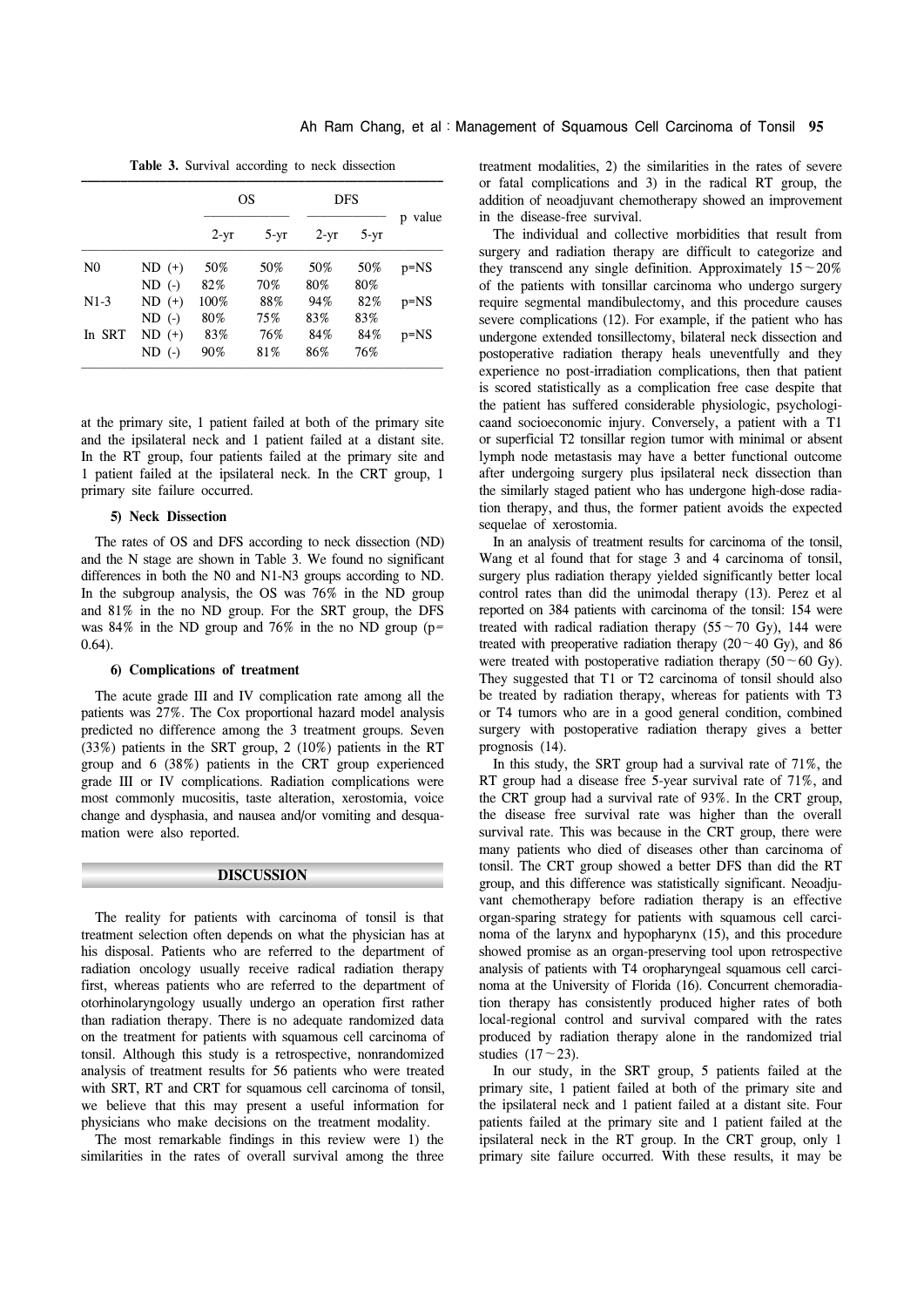suggested that radiation therapy with chemotherapy is a good alternative option for squamous cell carcinoma of tonsil with good loco-regional control, and this treatment was related to the best disease free survival rate in 3 treatment groups. To confirm this hypothesis, controlled randomized study would be necessary.

 It must be remembered that the patients in this study received different treatment for their primary tumors and their treatment of the neck also varied. Patients with neck nodes staged up to N1 had their necks treated by irradiation and surgical salvage if necessary. Patients with more extensive neck node disease received radical irradiation to the neck, irrespective of the treatment modality used for the primary tumor. All patients undergoing a radical neck dissection in this series also received irradiation to the neck. Thus, although there was no planned postoperative radiation therapy given to the surgery group at the primary site, the primary site will, by necessity, be treated while treating the neck.

 This study found that radiation therapy is at least as good as surgery at curing primary disease, and we recommend that improvements in this treatment modality are the way to move forward. Just as surgical options and ingenious reconstructive techniques have evolved over the years, so have the radiotherapeutic options. Patients with early-stage carcinoma of tonsil are increasingly being treated with ipsilateral radiation therapy techniques that limit the morbidity, and especially the xerostomia, by using mixed-beam, wedge pair, three-dimensional conformal or intensity-modulated radiation therapy techniques (24). In addition, the chemoradiation protocols should be investigated and refined, particularly from the view that we achieved some apparent success with concomitant cisplatin, 5-fluorouracil and other agents.

## **CONCLUSIONS**

 We found that in the radical RT group, the addition of neoadjuvant chemotherapy showed an improvement in the disease-free survival and there was a good cure rate of primary tumor. With this finding, radiation therapy with or without neoadjuvant chemotherapy as a neck treatment modality showed very good results particularly in view of the severity of the complications. Because of the retrospective nature of the study and the small number of patients, this study cannot draw definite conclusions. Yet radiation therapy with chemotherapy could be recommended as a good alternative option for squamous cell carcinoma of tonsil, and this treatment holds promise for continued improvement in both tumor control and the functional outcome.

#### **REFERENCES**

- 1. Bopp FP, White JA. Tonsil cancer. J La State Med Soc. 1989; 141:11-4.
- 2. Jones AS, Fenton JE, Husband DJ. The treatment of squamous cell carcinoma of the tonsil with neck node metastases. Head Neck. 2003;25:24-31.
- 3. Parsons JT, Mendenhall WM, Stringer SP, Amdur RJ, Hinerman RW, Villaret DB, et al. Squamous cell carcinoma of the oropharynx: surgery, radiation therapy or both. Cancer 2002;

94:2967-80.

- 4. Roy S, Tibesar RJ, Daly K, Pambucian S, Lee HK, Gapany M, et al. Role of planned neck dissection for advanced metastatic disease in tongue base or tonsil squamous cell carcinoma treated with radiotherapy. Head Neck. 2002;24:474-87.
- 5. Su CK, Bhattacharya J, Wang CC. Role of neck surgery in conjunction with radiation in regional control of node-positive cancer of the orophsarynx. Am J Clin Oncol. 2002;25:109-116.
- 6. Kramer S, Gelber RD, Snow JB, Marcial VA, Lowry LD, Davis LW, et al. Combined radiation therapy and surgery in the management of advanced head and neck cancer: final report of study  $73 \sim 03$  of the Radiation Therapy Oncology Group. Head Neck Surg. 1987;10:19-30.
- 7. American Joint committee on Cancer: AJCC Cancer Staging Manual (ed 6). Philadelphia, PA, Lippincott-Raven, 2002.
- 8. SAS Institute Inc. Users guide: statistics version. 5th ed. Cary NC:SAS Institute; 1985.
- 9. Armitage P, Berry G. Statistical methods in medical research. 2nd ed. London: Blackwell Scientific Publications; 1987;436-7.
- 10. Gardner NJ, Altman DG. Calculation of confidence intervals for survival during analysis. In: Gardner NJ, Altman DG, eds. Statistics with confidence. London: British Medical Journal Publications; 1989;54-70.
- 11. Cox JD, Stetz J, Pajak TF. Toxicity criteria of the radiation therpy oncology group (RTOG) and the european organization for research and treatment of cancer (EORTC). Int J Radiat Oncol Biol Phys. 1995;31:1341-6.
- 12. Foote RL, Schild SE, Thompson WM, Buskirk SJ, Olsen KD, Stanley RJ, et al. Tonsil cancer. Patterns of failure after surgery alone and surgery combined with postoperative radiation therapy. Cancer. 1994;73:2638-47.
- 13. Wang MB, Kuber N, Kerner MM, Lee SP, Juilliard GF, Abemayor E. Tonsillar carcinoma: analysis of treatment results. J Otolaryngol. 1998;27:263-9.
- 14. Perez CA, Patel MM, Chao KS, Simpson JR, Sessions D, Spector GJ, et al. Carcinoma of the tonsillar fossa: prognostic factors and long-term therapy outcome. Int J Radiat Oncol Biol Phys. 1998;42:1077-84.
- 15. Clayman GL, Weber RS, Guillamondegui O, Byers RM, Wolf PF, Frankenthaler RA, et al. Laryngeal preservation for advanced laryngeal and hypopharyngeal cancers. Arch Otolaryngol Head Neck Surg. 1995;121:219-23.
- 16. Nathu RM, Mendenhall WM, Parsons JT, Mancuso AA, Carroll RR. Induction chemotherapy and radiation therapy for T4 oropharyngeal carcinoma. Radiat Oncol Investig. 1999;7: 98-105.
- 17. Wendt TG, Grabenbauer GG, Rodel CM, Thiel HJ, Aydin H, Rohloff R, et al. Simultaneous radiochemotherapy versus radiotherapy alone in advanced head and neck cancer: a randomized multicenter study. J Clin Oncol. 1998;16:1318-24.
- 18. Jeremic B, Shibamoto Y, Milicic B, Nikolic N, Dagovic A, Aleksandrovic J, et al. Hyperfractionated radiation therapy with or without concurrent low-dose daily cisplatin in locally advanced squamous cell carcinoma of the head and neck: a prospective randomized trial. J Clin Oncol. 2000;18:1458-64.
- 19. Brizel DM, Albers ME, Fisher SR, Scher RL, Richtsmeier WJ, Hars V, et al. Hyperfractionated irradiation with or without concurrent chemotherapy for locally advanced head and neck cancer. N Engl J Med. 1998;338:1798-804.
- 20. Adelstein DJ, Lavertu P, Saxton JP, Secic M, Wood BG, Wanamaker JR, et al. Mature results of a Phase III randomized trial comparing concurrent chemoradiotherapy with radiation therapy alone in patients with stage III and IV squamous cell carcinoma of the head and neck. Cancer. 2000;88:876-83.
- 21. Pignon JP, Bourhis J, Domenge C, Designe L. Chemotherapy added to locoregional treatment for head and neck squamous-